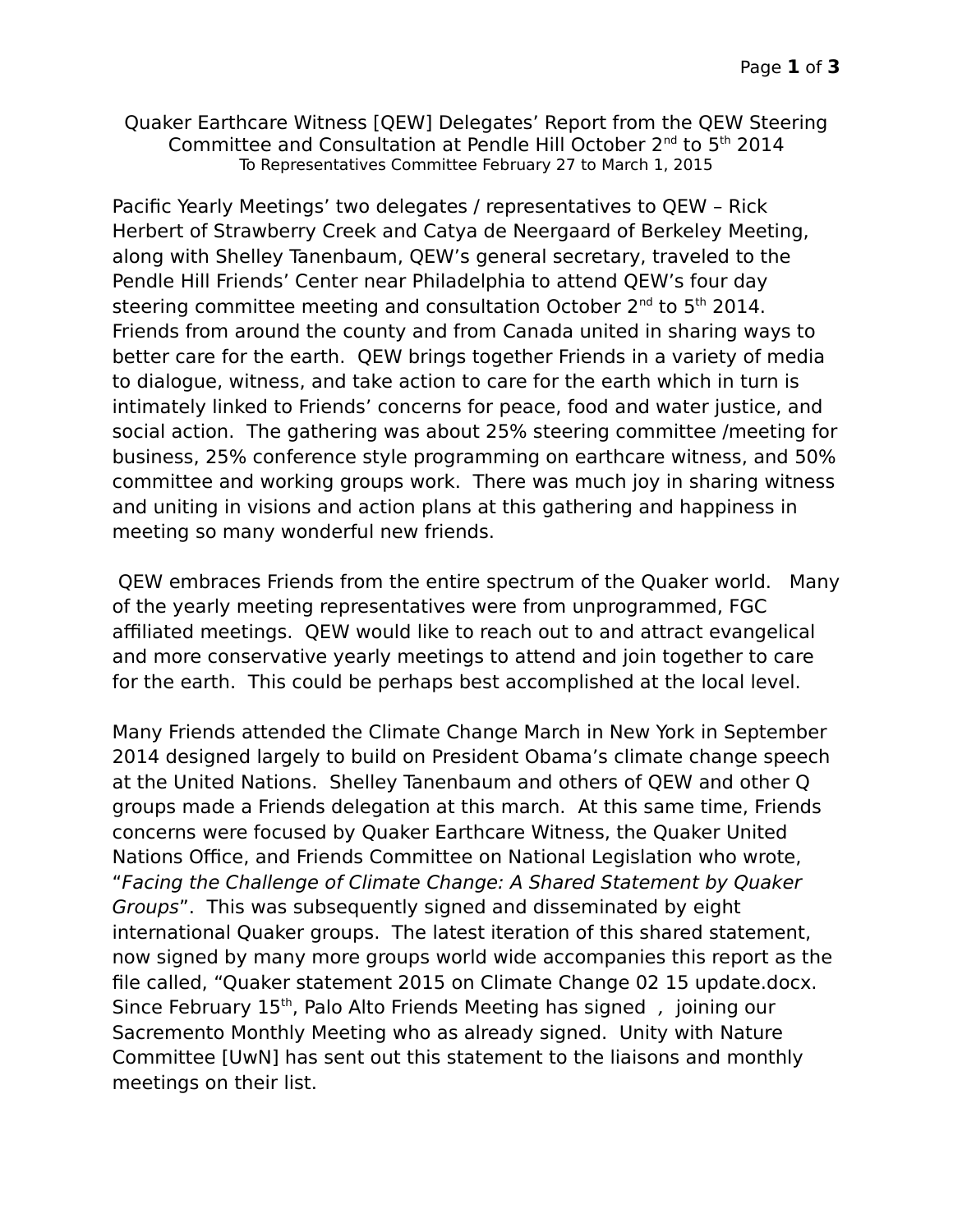We commend this The Shared Statement on Climate Change for group reading, discussion and possible endorsement should your meeting be led to it. The annual session this July at Walker Creek may want to join with the many other Friends organizations around the world in endorsing it

*The Shared Statement on Climate Change* **adds another earthcare testimony and voice to the many Friends voices over the last decades in ever greater numbers. Although we have been looking for a perfectly worded short paragraph to express our earthcare testimony, perhaps that voice comes through different words from each of our hearts. How can we not love our home the Earth and want to care for her?**

Among the many inspiring presentations at QEW Fall 2014, several stand out.

- Jose Aguto of FCNL urged us to show a ground swell of support to our congressional representatives to take ACTION supporting stopping climate change. He said, "The Faith Community needs to be prophetic in its message." He said that Congress is significantly led from the bottom up. He asked us to email and write our congress people for climate change solutions NOW. We don't need to mess with specific policies which FCNL etc are bringing out, we need to show support by playing our much needed part in addressing our congress people.
- Katherine Fisher and others of New England Yearly Meeting's [NEYM] Young Adult Friends [YAF] presented their amazing and powerful earthcare action work which included confronting a large bank about their support fossil fuel burning.

Here are my to do notes.

What we can do as yearly meeting representatives?

- 1. Request donations from yearly and monthly meetings to QEW
- **2.** Inform and give links to QEW publications and forum to yearly and monthly meetings. **Let people know they can subscribe online to the free online publication 'Befriending Creation'. Let people know about the rich online forums at the QEW website that they can join, network with Friends, and discuss a variety of timely topics.**
- 3. Have a yearly meeting earthcare committee [Note: We already do. It is called Unity with Nature Committee.]
- 4. Do 'adult education' to inspire earthcare witness and deepen earthcare testimony. [At PacYM, UwN proposes and sponsors interest groups (IGs) at the quarterly and yearly meeting levels. ]
- 5. Start a mini-grant program in your YM. [We have one.]